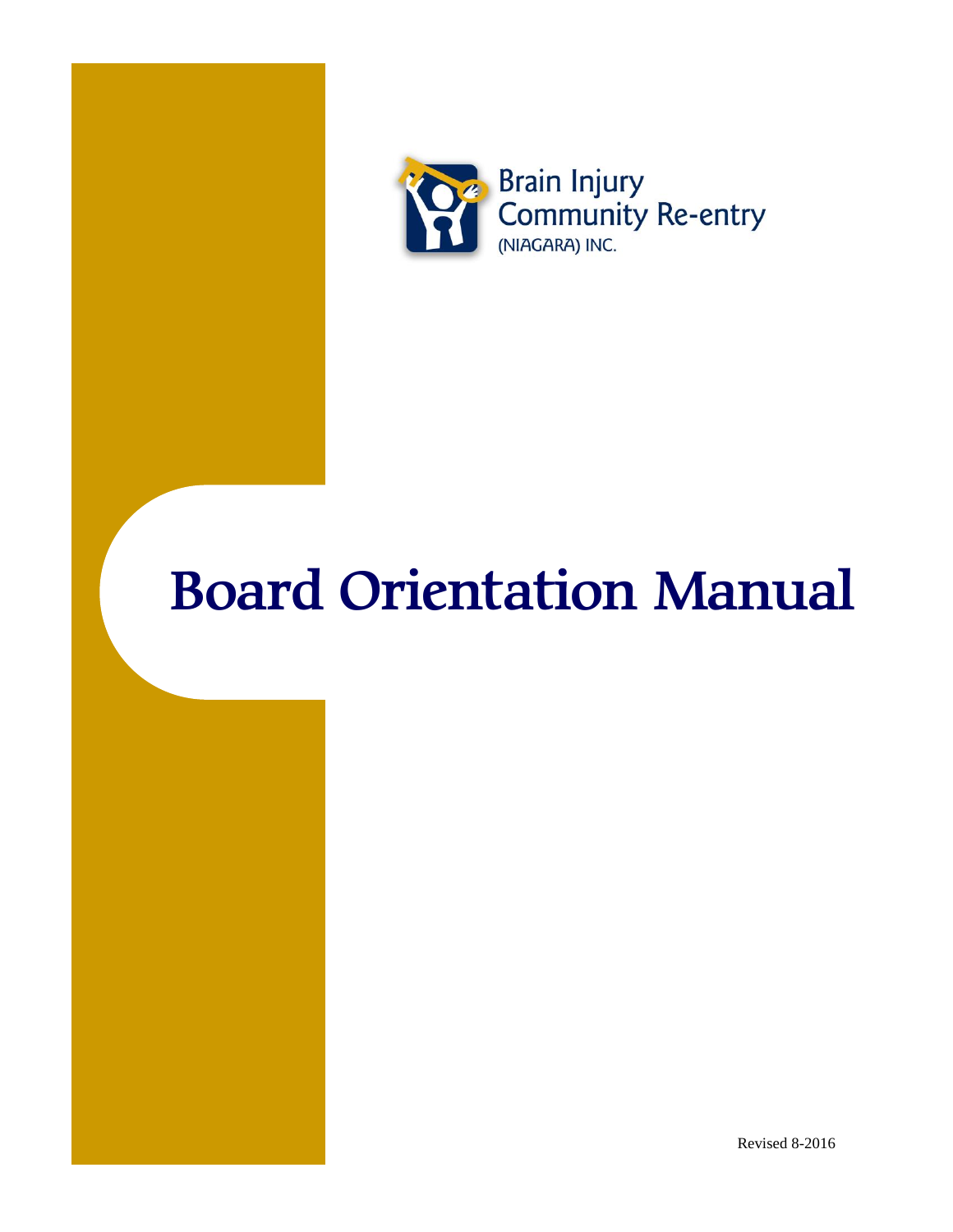# BRAIN INJURY COMMUNITY RE-ENTRY (NIAGARA) INC.<br>BOARD OF DIRECTORS ORIENTATION MANUAL

## TABLE OF CONTENTS

| <b>CHAPTER 1: AGENCY OVERVIEW</b> | <b>PAGE NUMBER</b> |
|-----------------------------------|--------------------|
|                                   |                    |
|                                   |                    |
|                                   |                    |
|                                   |                    |
|                                   |                    |
|                                   |                    |
|                                   |                    |
|                                   |                    |

## **CHAPTER 2: BOARD ROLES/RESPONSIBILITIES**

## **CHAPTER 3: BY-LAWS/STRATEGIC PLAN /POLICIES & PROCEDURES**

**APPENDIX B: ABBREVIATION LIST APPENDIX C: AGENCY BROCHURES**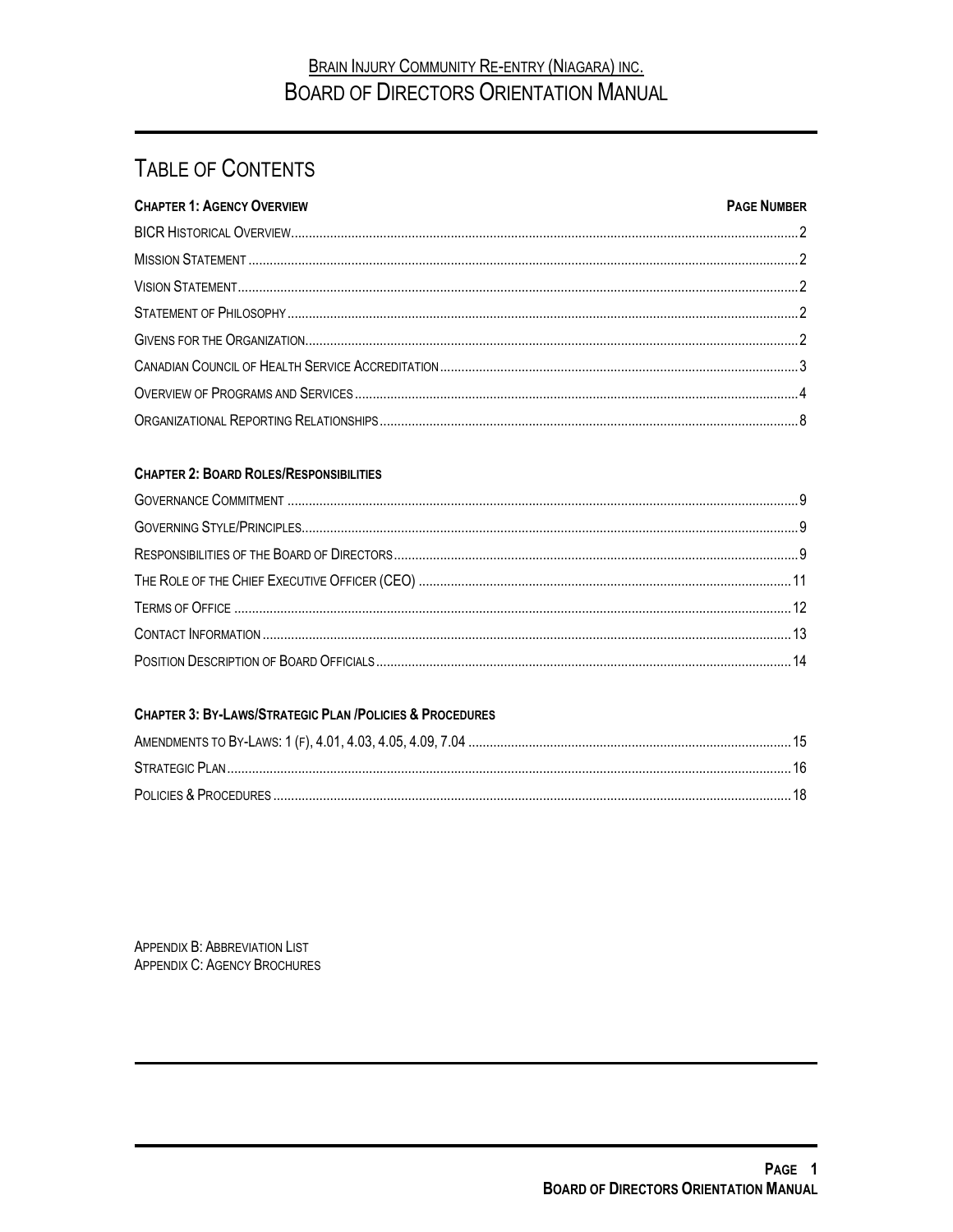## **HISTORY:**

Brain Injury Community Re-Entry (Niagara) Inc. was founded in 1988 as a nonprofit organization with the primary mandate to promote community-based rehabilitation and residential services to adults 18 years or older with an acquired brain injury. The services provided are overseen by a volunteer Board of Directors consisting of the organization's founders, rehabilitation professionals, and other stakeholders representative of the community at large.

Due to the life altering effects of a brain injury, Brain Injury Community Re-Entry (BICR) has made a commitment to ensuring that the delivery of services is based primarily upon the unique and individual needs of each person. Long term support and rehabilitation programs are often necessary and are provided as long as there is potential for goal achievement.

Teams of participants, family members, staff and community professionals work together as an integrated team to provide a holistic approach to rehabilitation. Intervention is provided in the least intrusive way and is based on the principles of empowerment and facilitation to ensure an optimum level of personal control and self-esteem is achieved by individuals.

Funding for services offered by Brain Injury Community Re-Entry is provided by the Ministry of Health – Long Term Care Division, Hamilton Niagara Halldimand Brant Local Health Intergraded Network, through third party payers, fundraising, and private donations.

## **MISSION STATEMENT:**

Brain Injury Community Re-entry (Niagara) Inc. will provide support and leadership to individuals, their families and/or caregivers within the Niagara Region living with the effects of an acquired brain injury. We promote self-direction, facilitate opportunities for meaningful adaptation, and contribute to the development of the agency and its people. We participate in advancements in the field of rehabilitation, and participate in partnerships that foster ongoing dialogue with the individual and their support network.

## **VISION STATEMENT:**

To lead in the field of acquired brain injury rehabilitation, providing advocacy for successful re-entry into the community.

## **STATEMENT OF PHILOSOPHY:**

The provision of support services is based on the following beliefs:

- Each individual is a unique adult and is deserving of respect and dignity
- Support should be flexible, individualized and reflective of participants' choices, abilities and existing support services
- Choice often involves some element of risk. Where possible, individuals will be permitted to experience the result of their choices to the extent that they are able
- **Independence is a dynamic process of accessing people and services as challenges and successes** change

We rigorously promote the rights of the individual and promote recognition of acquired brain injury and how it affects individuals and families through ongoing advocacy and public education.

## **GIVENS FOR THE ORGANIZATION**

- That all operations will be reflective of the organization's mission, vision, values and strategic direction. The code of ethics, policies and procedures must be adhered to
- All position descriptions will reflect accountability, authority, and areas of responsibility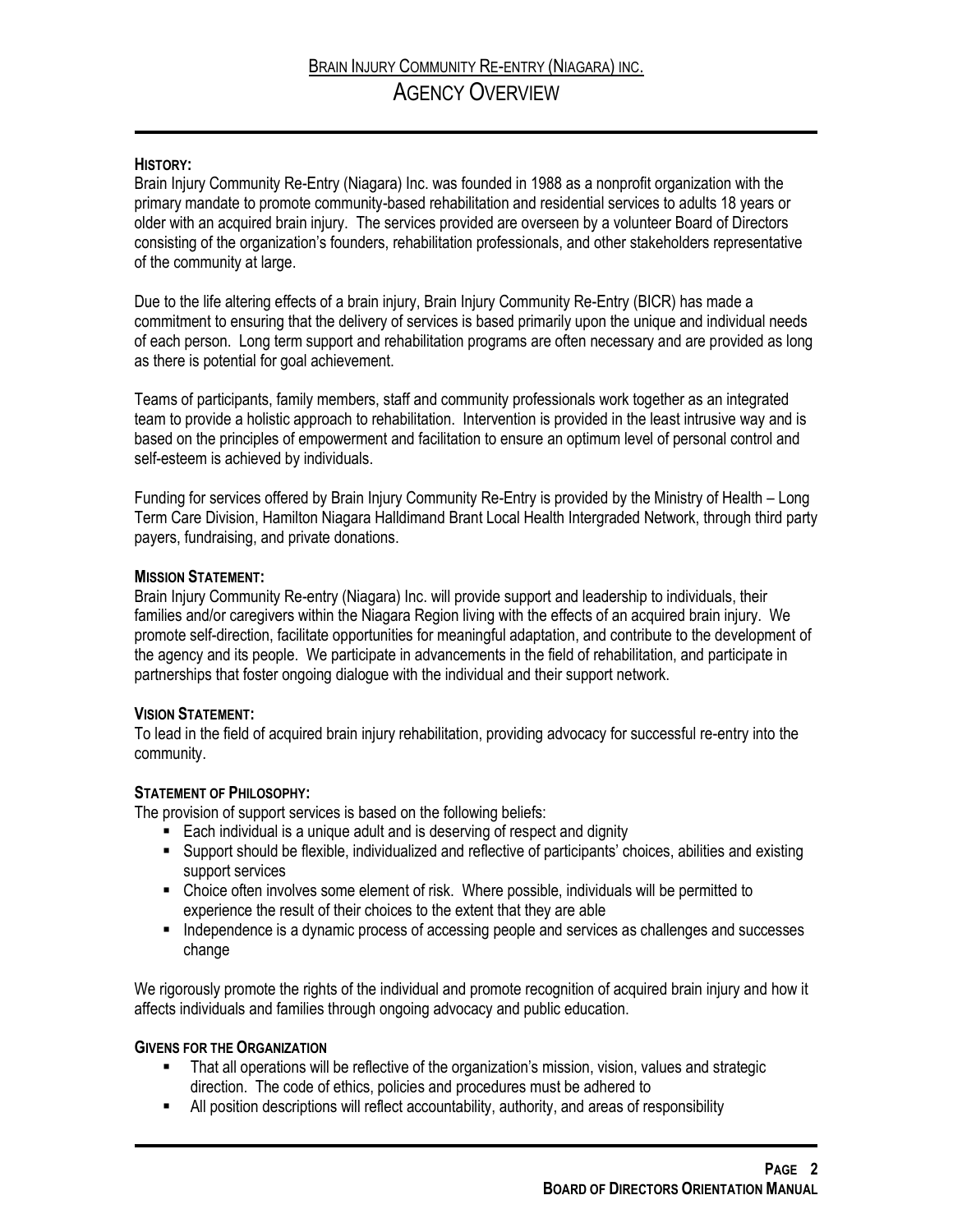- All BICR operations must be in compliance with all governing legislation
- **Employees will have access to information and resources necessary to carry out their roles and** responsibilities
- A minimum of eighty (80%) percent of collective staff time will be spent providing direct service.
- Allocation of resources will be congruent with the approved operating budget
- All staff hours of work will be reflective, responsible, and flexible to the needs of participants
- All staff are responsible for ensuring participant/family satisfaction
- Program, policy, and procedural development within BICR will be participatory whenever possible
- All approved applicants will receive at least one component of the spectrum of services within two months given the availability of financial resources

## **ACCREDITATION CANADA**

Accreditation Canada (AC) formerly known as the Canadian Council on Health Services Accreditation (CCHSA) is an accreditation process used by hospitals and other health service organizations to ensure that a standard of care is consistent among health organizations. Brain Injury Community Re-Entry (Niagara) Inc. received its first accreditation in August 1997, for a three-year term through CCHSA. In 2000, 2003, 2006 and 2009 our organization was successfully re-accredited. We continue to participate in the accreditation process every three years and have made the Accreditation Canada Standards part of our continued quality improvement process.

The AC provides mandates and guidelines for quality assurance and long-term monitoring of programs. The standards provide a framework which supports all functions carried out by the organization, allowing the organization to fulfill its mission. At the same time, the standards make it possible for the team to rate its own problem solving method, or in other words, to rate the process that it uses to improve quality. These standards apply to all services our organization provides inclusive of administrative functions, clinical services, Board Governance and Leadership.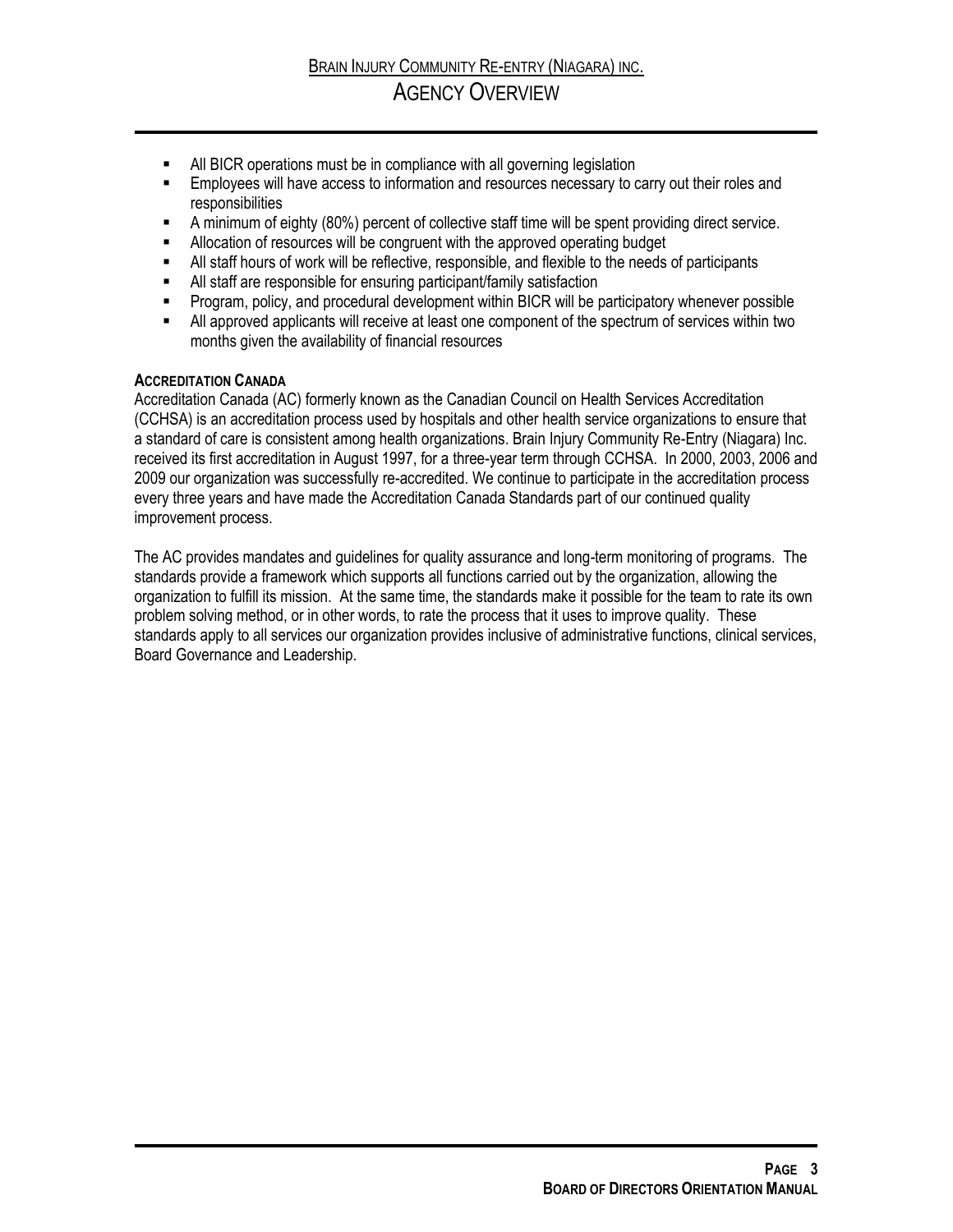## **OVERVIEW OF PROGRAMS AND SERVICES:**

To address the varied needs of individuals with a brain injury, BICR has developed a number of programs and services. A care plan is developed for each BICR participant based on an individual's desires and goals, the family's wishes, availability of the programs and services and recommendation of professionals.

The available programs and services at BICR are:

- **Personal Effectiveness Training Program**
- **Vocational Program**
- **Horticulture Program**
- **Recreation Program**
- **EXECOMMUNITY Outreach Support Services**
- **Buckley Towers Apartment Program**
- **Residential Services**
- **Volunteer Services**
- **Educational Services**
- **Psychological Services**
- Social Work Services

## **PERSONAL EFFECTIVENESS TRAINING PROGRAM**

In partnership with the Ontario March of Dimes, Personal Effectiveness Training (P.E.T.) offers day programming for individuals who require assistance with developing skills prior to looking for work, volunteer placements or becoming active in the community.

Individuals in this program may attend sessions at the Ontario March of Dimes and have an interest in the following:

- Skill training: Learn from a variety of functional skill activities and participate in group activities, e.g. life skills such as computer training; literacy, numeracy and cognitive training
- **Physical Exercise: Participate in individual and group exercise programs to promote a healthy** lifestyle
- Leisure Development: Partake in leisure and recreational activities while socially interacting with others in a group environment
- Community Skill Development: Attend community outings where individuals will have opportunities to socially interact with others
- Supported Volunteer Placements: Contribute as a volunteer with community agencies/organizations, and/or develop pre-employment skills to progress to a supported employment program

## **VOCATIONAL PROGRAM**

Brain Injury Community Re-entry (Niagara) Inc., developed a Vocational Services component in November of 1999 for the purpose of assisting participants in identifying work related goals based upon their interests and abilities.

BICR serves individuals who have sustained an acquired brain injury and are willing to commit to a vocational goal.

The vocational options are as follows:

- **Volunteer Placements**
- **Job Placements**
- **Job Coaching**
- **Vocational Assessment**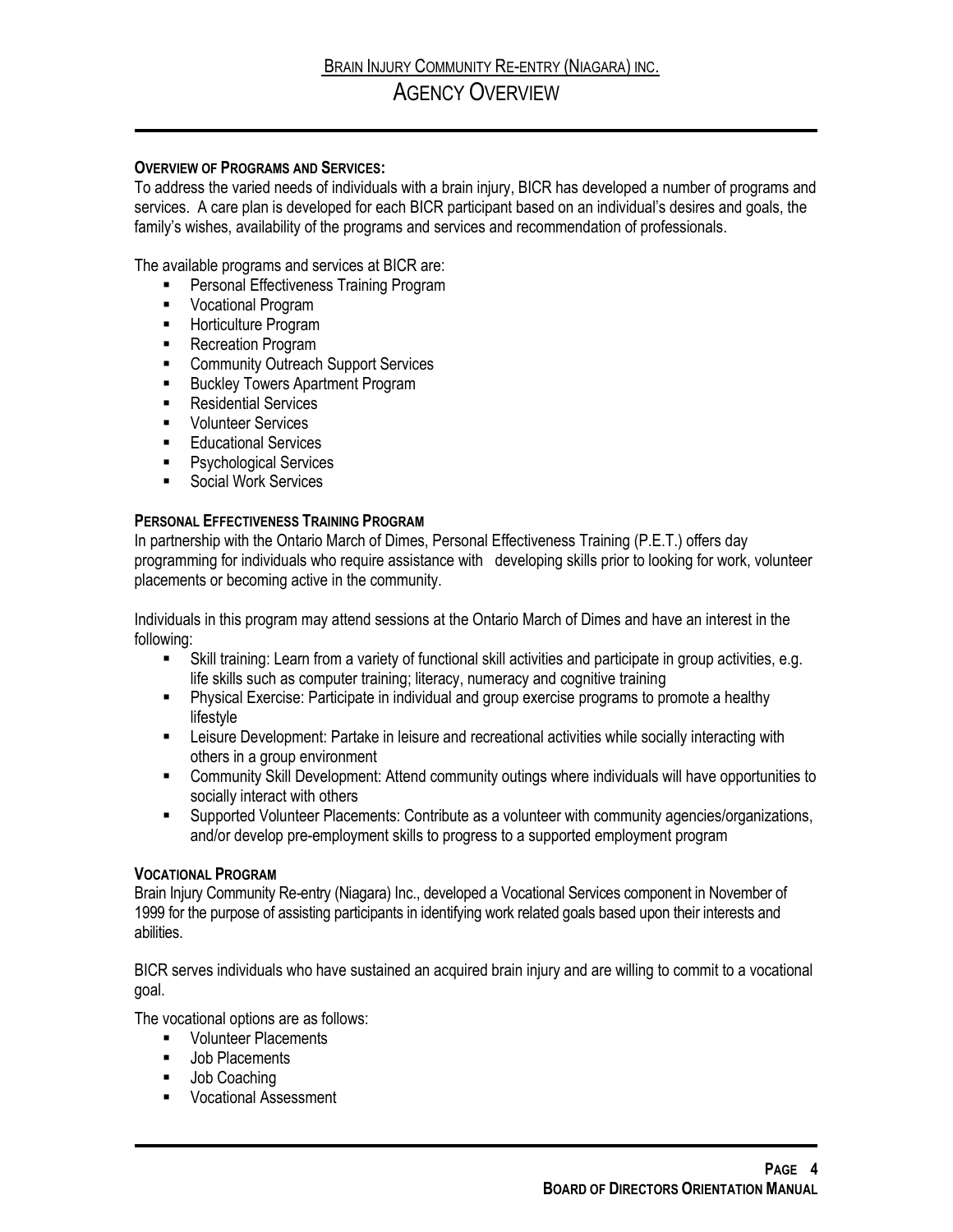- **Job Readiness Program**
- **Employment Planning**
- Workplace Assessment
- **Job Trials**
- **Pre-employment training**

Within Vocational Services there are various groups offered to participants that assist in job readiness. These include: Volunteer Ventures, Headstart Program, Work, Rest and Play (WRAP) and Horticulture Therapy.

## **HORTICULTURE PROGRAM**

In partnership with Niagara Training and Employment Agency (NTEC) the Horticulture Therapy Program offers hands-on experience with gardening. As well as the therapeutic aspects of smelling flowers and tasting home grown vegetables, participants benefit from the physical activity and social interaction of gardening with fellow gardeners.

## **RECREATIONAL PROGRAM**

BICR provides service and support to individuals who are creating new identities for themselves after experiencing a brain injury.

Recreation Services Include:

- **Individual Assessment & Counseling an opportunity to discuss an individual's needs and goals to** become more active in the community
- **EXECOMMUNITY Community Inclusion working with individuals to help them locate and become involved with** existing groups and clubs in the community
- **Peer Partners an individualized program where a participant is matched with another individual (a** student, volunteer, or staff member) who is responsible for instructing the participant in specific tasks that will lead to the achievement of their objectives
- **EXPLO THE EXPLORATION COMMOVE COMMOVE COMMOVER** Community Explore and learn about community recreational outlets, or to take advantage of cultural/entertainment/educational opportunities

## **COMMUNITY OUTREACH SUPPORT SERVICES**

Community Outreach Support Services (COSS) provides support to individuals living in the community. Each person receives individualized support from a Case Facilitator to determine their goals in relation to work, education, home, and leisure activities.

Services include:

- Development of a plan outlining an individual's goals and the steps necessary to accomplish these goals
- Assistance with planning and learning strategies to increase independence
- Support to complete daily activities, e.g. budgeting, groceries, meal planning, cooking, household chores
- Strategies to improve learning, problem solving and memory limitations

## **BUCKLEY TOWERS APARTMENT PROGRAM**

This program provides transitional living opportunities for participants in the city of Niagara Falls. Each individual lives in his or her own apartment with rental costs geared to income. A separate apartment is maintained for staff. Hours of support are based on the requirements of the participants. Apartments are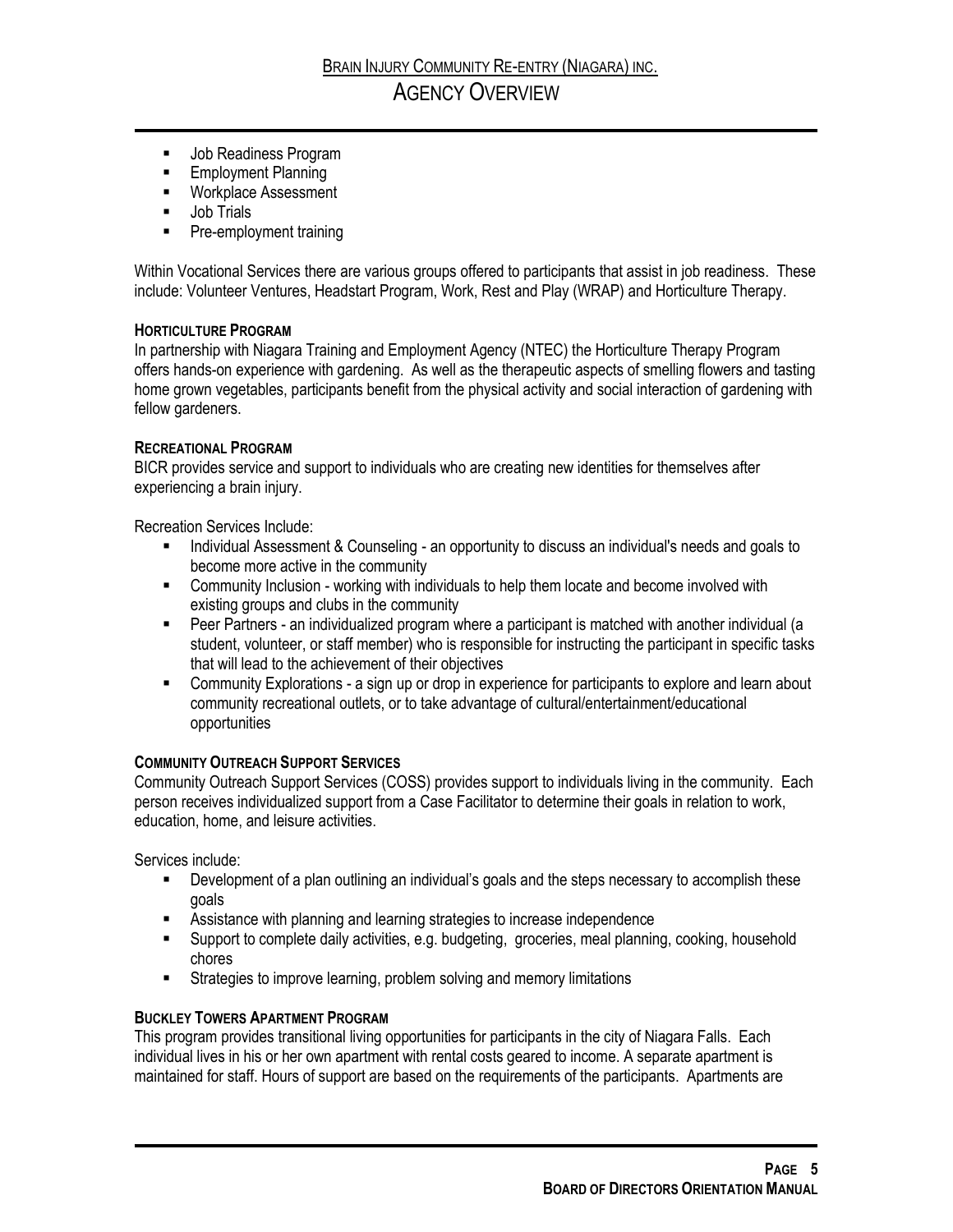located on various floors throughout the building. The program is designed to help participants become more independent and develop skills to be able to live on their own.

## **RESIDENTIAL SERVICES**

BICR currently operates three community based residential homes that are located throughout the Niagara Region: two in Welland and one in St. Catharines. These homes provide support 24 hours a day, 7 days a week.

Each participant is involved in developing his or her own rehabilitation goals with assistance from the Case Facilitator and Rehabilitation Counselors. All programs and scheduled activities are created based on the participants' needs and interests. The role of the staff is to assist participants with a variety of tasks, including activities of daily living, participating in meaningful, productive activities and establishing frequent community involvement. An individual's rehabilitation is based on the mutual effort between the participant, family members, staff, and partnerships in the community.

## **VOLUNTEER SERVICES**

The active participation of citizens of the community provides a valued service to BICR. The agency accepts and encourages the involvement of volunteers at all levels of the agency and within all appropriate programs and activities.

BICR offers volunteer services to its participants on an ongoing basis (if necessary). The following volunteer programs are currently in place:

- **Friendly visiting**
- Peer partners
- **•** Driving to and from appointments

## **EDUCATIONAL SERVICES**

Educational Services provide a series of informative workshops for staff, participants and families. A variety of topics are offered throughout the year to address varied needs. Topics may include acquired brain injury education, understanding depression, coping with memory problems, and managing time effectively. A quarterly calendar is distributed outlining all future workshops. To receive a copy of the calendar or to register for attendance, contact the Educational Coordinator.

## **PSYCHOLOGICAL SERVICES**

Psychological Services help people to understand and change what they do, so that they can function better and enjoy life more with the people who matter.

The areas addressed by our psychologist include:

- **Psychological, neuropsychological, and behavioral assessments**
- Stress management and emotional self-regulation
- **Relationship and communication**
- Cognitive rehabilitation
- **Biofeedback and neurofeedback**
- **Staff and family education**

The main focus for psychology in rehabilitation for persons with a brain injury is to enable participants, families and those who provide support to understand and act in ways that result in progress toward goals that matter.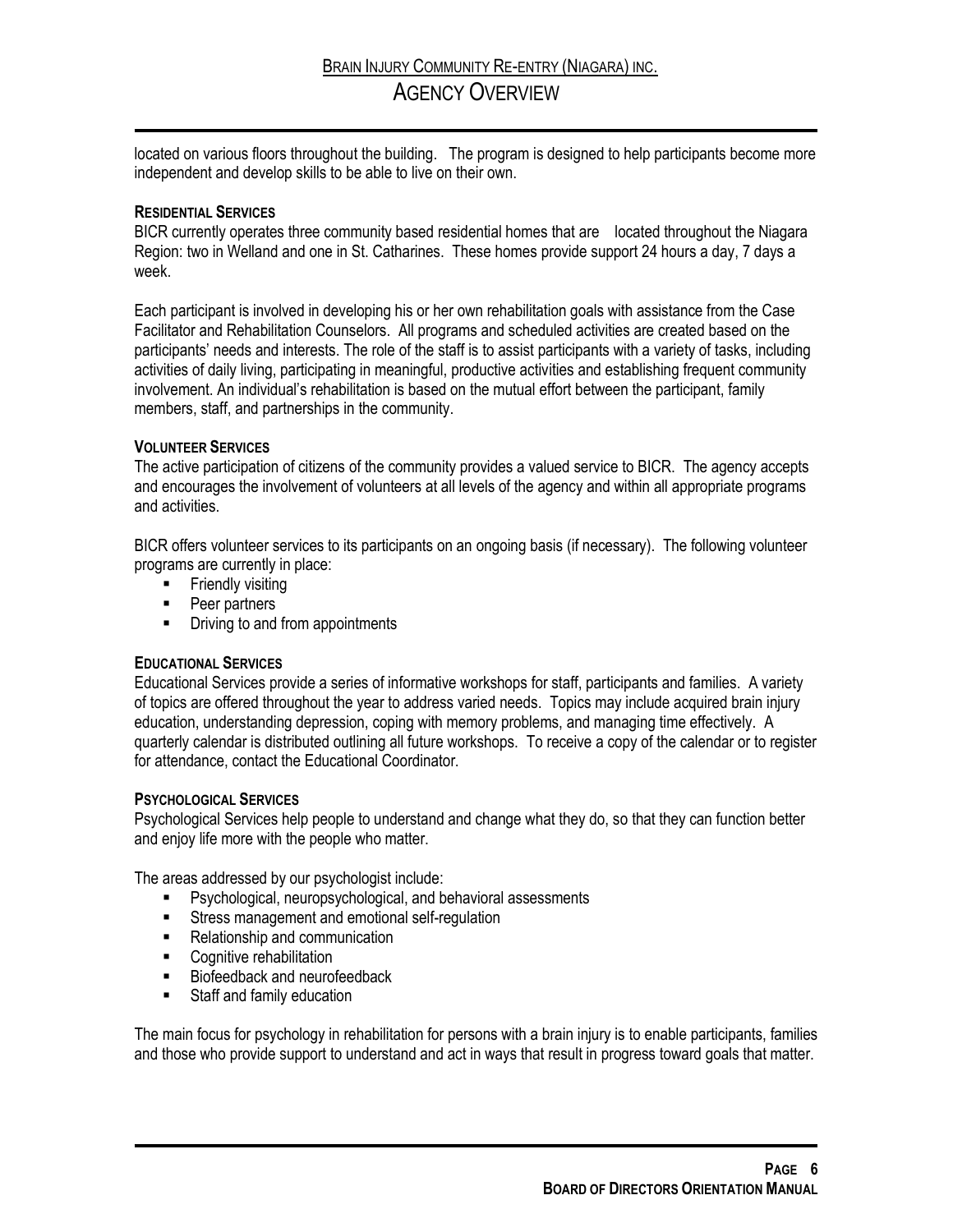## **SOCIAL WORK SERVICES**

The Social Work Department at BICR offers services to both the individuals with brain injuries as well as family members.

The Social Work Program is personalized and goal-oriented and includes:

- **Individual and family assessments**
- **Individual, couples and family counselling**
- **Group work**
- **EXECT:** Linkages and partnerships with other community agencies to facilitate optimal provision of services, i.e. alcohol and substance abuse
- **Family education**
- Support and advocacy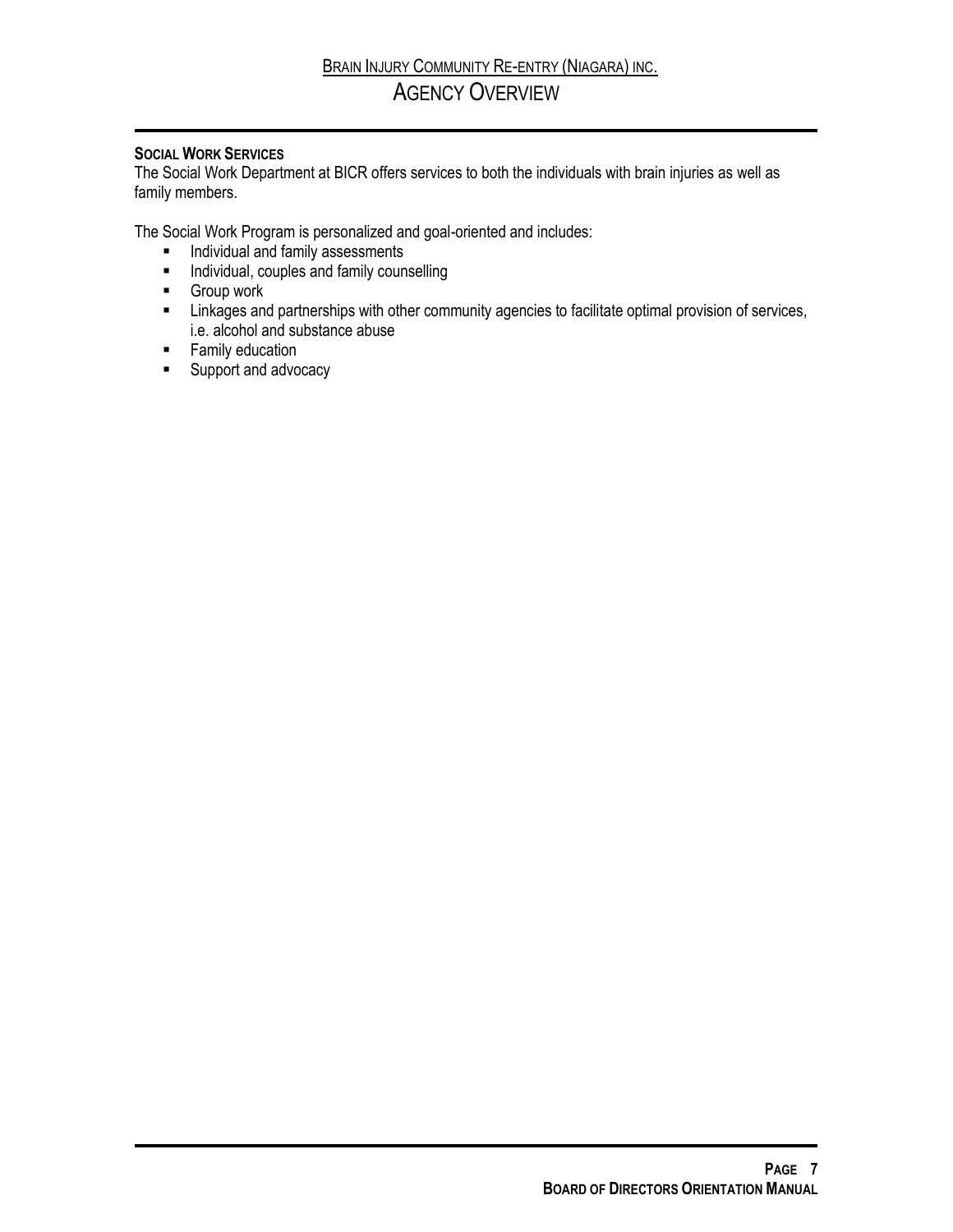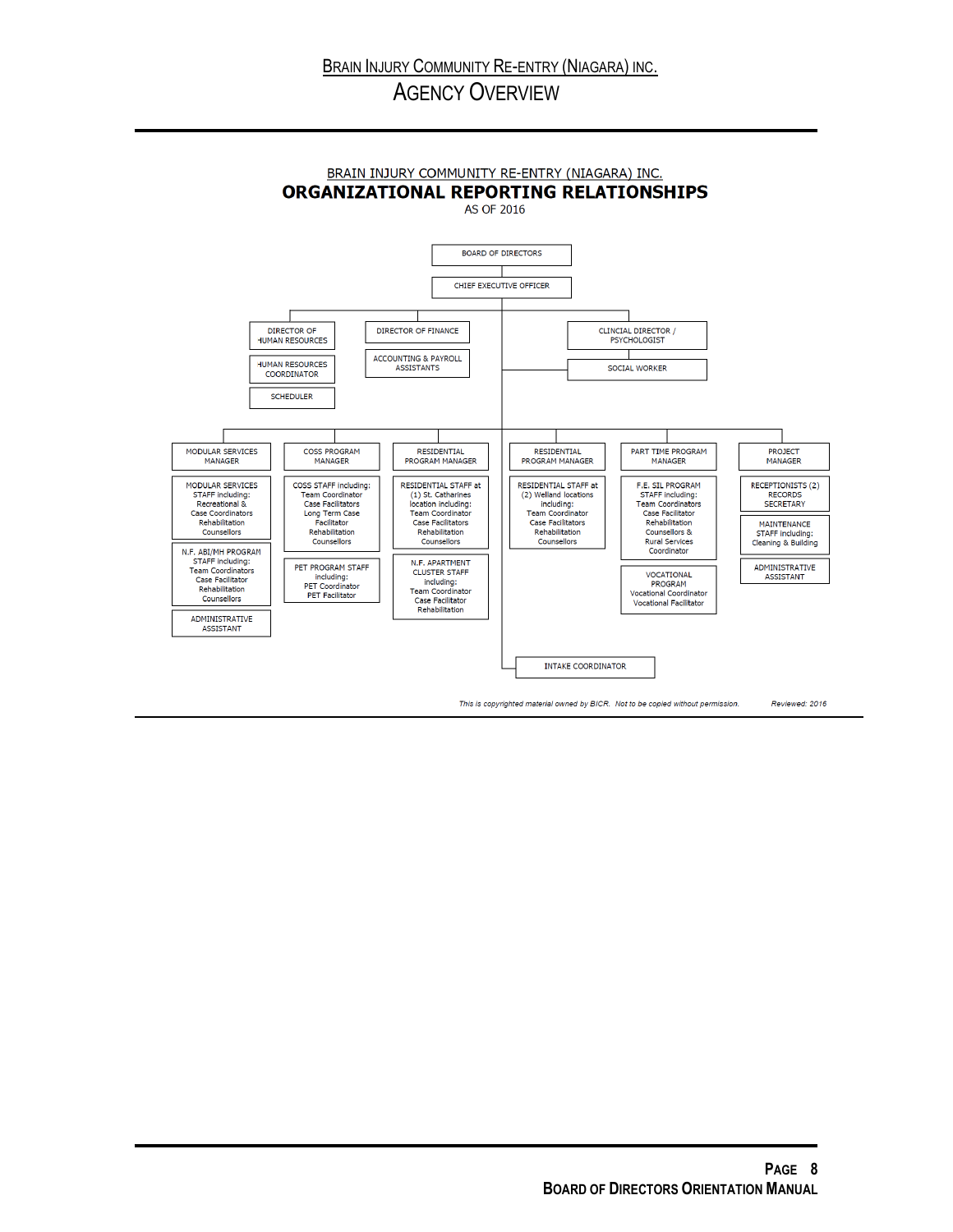## **GOVERNANCE COMMITMENT:**

The Board of Directors, on behalf of the community of people in the Niagara Region with acquired brain injury, will govern the organization and seek to continuously improve the ability to express the values and vision of the organization.

## **GOVERNING STYLE/PRINCIPLES:**

The Board of Directors will govern with an emphasis on outward vision rather than on internal preoccupation. More specifically, the Board of Directors will through its actions and direction:

- Encourage diverse viewpoints
- **Emphasis strategic leadership rather than administrative details**
- Establish clear and distinct roles for the Board and Chief Executive Officer (CEO)
- Orient its activities to be proactive and future-oriented with long-term impacts
- Operate in ways that fulfill the obligations of civic trusteeship and honor the organization's values of openness, respect, dignity, integrity, and collaboration
- **Enforce upon itself whatever discipline is needed to govern with excellence and allow no officer,** individual, or committee to hinder or excuse the Board from its obligations or governing principles
- Redevelop a Board process to include orientation of new members in the Board governance process and periodic Board evaluation of this process
- **EXECT** Direct, control, and inspire the organization through the careful establishment of the broadest organizational policies reflecting the Board's values and perspectives
- **•** Determine the resources needed to achieve goals and develop and carry out plans to acquire these resources when setting forth policies for staff to use

The following clarifies the Board of Director's role and boundaries with respect to their delegation to the Chief Executive Officer (CEO): *(Please note that these guidelines are not listed in any particular order)*

- 1. All Board authorities delegated to staff are delegated through the CEO in order to ensure that the CEO remains accountable for all staff operations.
- 2. The Board of Directors will establish policies to direct the CEO to achieve certain results, for certain recipients and at certain costs. The Board may limit the latitude of the CEO through clear policies that ensure the authority of the executive.
- 3. The Board of Directors will respect and support the CEO's choices. This does not preclude the Board from changing its policies, but in so doing, the CEO will be held safe.
- 4. Only decisions of the Board of Directors acting as a body are binding on the CEO. Decisions or instructions of individual Board members, officers, or committees are not binding except when the Board has specifically authorized such exercise of authority. The CEO can refuse requests from the Board members or committees that in the CEO's judgment are not appropriate use of funds or staff resources.

## **RESPONSIBILITIES OF BOARD MEMBERS:**

- 1. **Attend board meetings and actively participate:** Official board business can only take place at meetings. It is each Board member's responsibility to receive information, give input and be a part of the decision making. Each Board member is liable for actions taken by the Board even if the member is not present when a decision is made.
- 2. **Set policy and establish goals:** The Board sets policies and goals for the CEO to implement and achieve. Although, Board members do not carry out policies, they are responsible for monitoring the implementation and outcomes. Together, the Board of Directors and the CEO set priorities for BICR based on Strategic Planning and Directions. It is the responsibility of the CEO to meet these goals.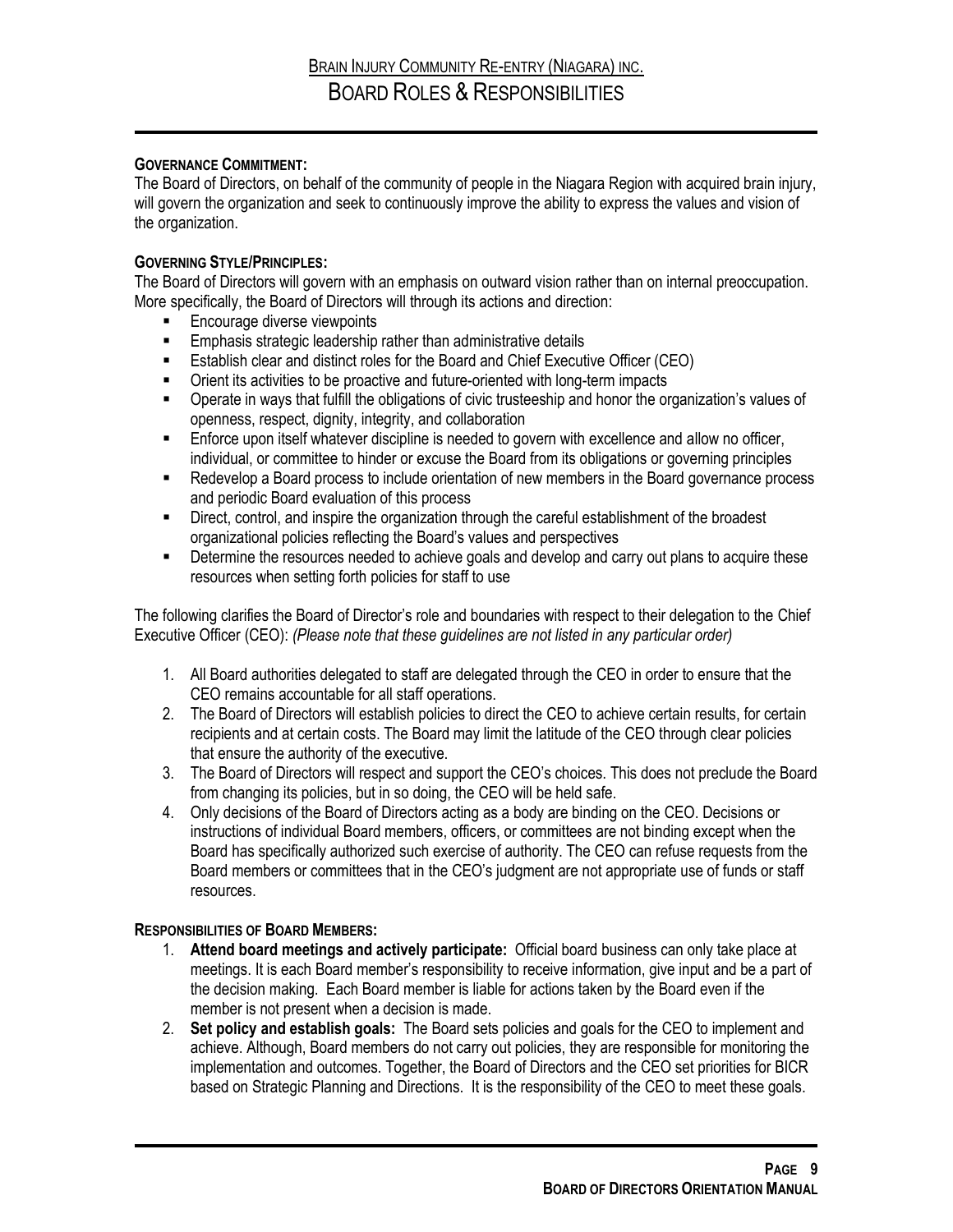- 3. **Provide guidance:** Board members support the organization and the CEO, provide direction for the administration and ensure adequate resources are available to meet BICR's goals. The CEO manages day to day business and provides regular feedback on the organization's progress.
- 4. **Maintain a proper relationship with staff:** Board members do not manage staff. The only staff member hired, managed and evaluated by the Board of Directors is the CEO. Again, all communication between the Board of Directors and staff should be channeled through the CEO.
- 5. **Allocate adequate financial resources and ensure money is responsibly spent:** In order to set policy and make plans for the future of the organization, the Board must assess the need for financing as well as monitor what is being spent. The Board of Directors is responsible for setting financial policies. Although it is not expected that each Board member have the time or expertise to know all of the details surrounding the organization's finances, it is expected that each Board member read and understand the content of financial reports being presented during Board meetings in order to be able to approve the monthly financial statements. The Board of Directors also has the responsibility to review and approve the annual budgets as well as the audited financial statements and reports.
- 6. **Actively support the organization and CEO:** Once a decision is made each Board member has an equal responsibility to support it "by leading and promoting".
- 7. **Develop a long-term plan:** The Board of Directors is responsible for developing a plan that outlines the long-term goals and direction of the organization. Although it is the CEO's role to carry out the goals, the Board of Directors plays an active role in addressing funding issues, lobbying on behalf of the organization, etc.
- 8. **Board Committees:** Board committees may be instituted sparingly and assigned so as to minimally interfere with the wholeness of the Board's job and not interfere with the delegation from the Board to the CEO.
- 9. **Succession Planning:** Upon completion of the three x 3 year term for a total of 9 years of volunteer service or on resignation as a Board of Director, the leaving member will meet with the Board Chair and the Chief Executive Officer. If at all possible the Board member will recommend a replacement with like skills. If this is not possible or successful the Board Chair and the Chief Executive Officer will be tasked with finding a successful candidate. The successful candidate will attend a Board of Director meeting and the Annual General Meeting and will be officially appointed at the meeting that follows in September.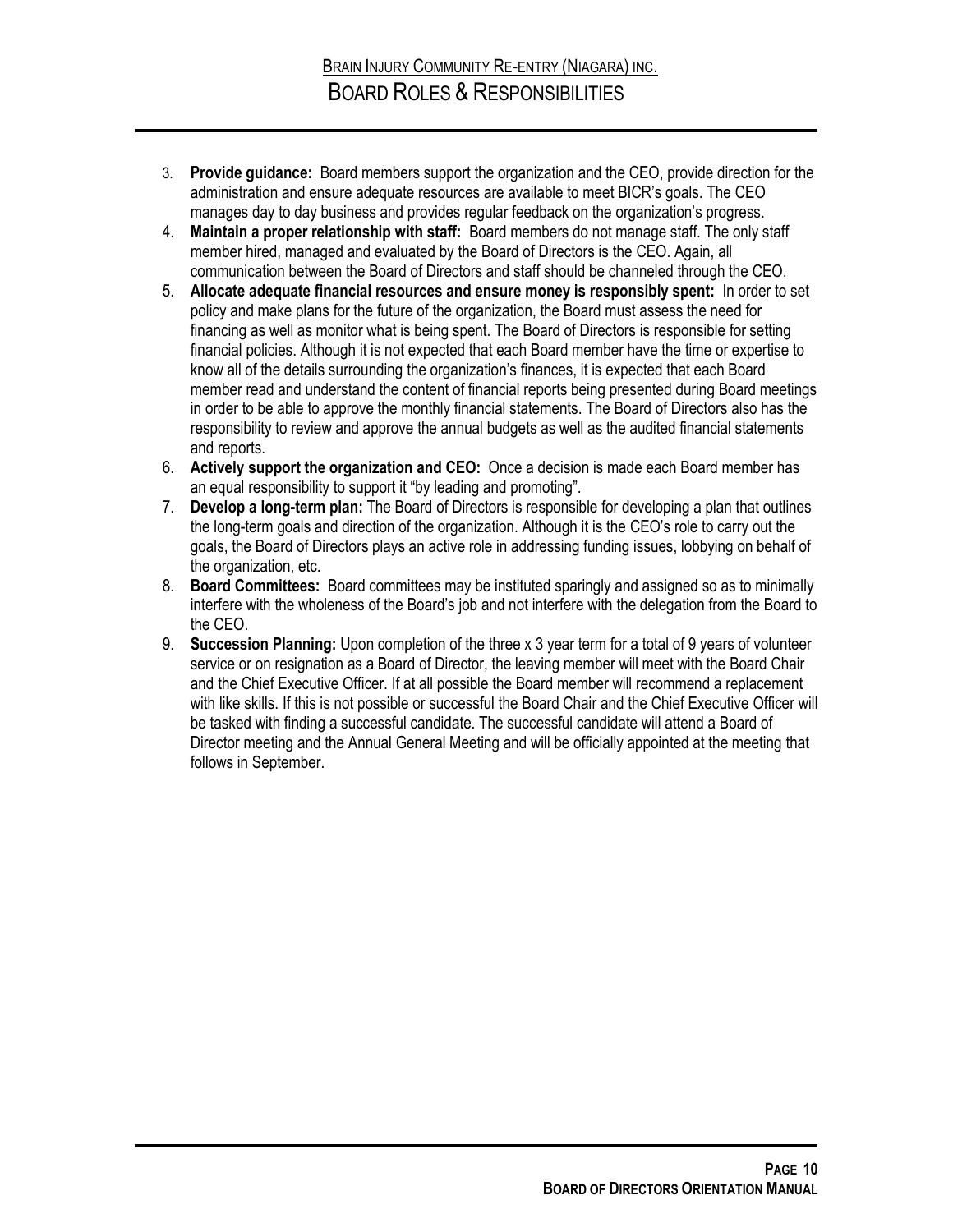## BRAIN INJURY COMMUNITY RE-ENTRY (NIAGARA) INC. BOARD ROLES & RESPONSIBILITIES

| Table 2.1: Summary of Roles and Responsibilities                                    |                                                                                                                |                                                                                                                   |  |
|-------------------------------------------------------------------------------------|----------------------------------------------------------------------------------------------------------------|-------------------------------------------------------------------------------------------------------------------|--|
| <b>AREA</b>                                                                         | <b>BOARD</b>                                                                                                   | <b>ED</b>                                                                                                         |  |
| Long-term planning (more then 1<br>year)                                            | Approves                                                                                                       | Provides recommendations/input.                                                                                   |  |
| Short-term goals (less then 1 year)                                                 | <b>Monitors</b>                                                                                                | Establishes goals and carries them out.                                                                           |  |
| Day-to-day operations                                                               | No role                                                                                                        | Makes all management decisions.                                                                                   |  |
| Hiring and firing of staff; staff<br>grievances; staff deployment and<br>assignment | No role                                                                                                        | Makes all final termination decisions.                                                                            |  |
| Personnel policies                                                                  | Adopts                                                                                                         | Provides recommendations and carries<br>policy out.                                                               |  |
| Staff salaries                                                                      | Allocates line item for salaries in<br>budget                                                                  | Approves salaries.                                                                                                |  |
| Staff evaluation                                                                    | Evaluates only the CEO                                                                                         | Evaluates all other staff.                                                                                        |  |
| <b>Budget</b>                                                                       | Approves                                                                                                       | Develops and provides recommendations to<br>the Board.                                                            |  |
| Capital purchases                                                                   | Approves                                                                                                       | Prepares request for the Board.                                                                                   |  |
| Decisions on building, major repairs,<br>renovations, leasing, expansion.           | Approves                                                                                                       | Provides recommendations and estimates<br>and signs contracts if given authority by the<br>Board, as appropriate. |  |
| Supply purchases                                                                    | Establishes policy and budget<br>for supplies                                                                  | Purchases according to board policy and<br>maintains an adequate audit trail.                                     |  |
| Minor repairs                                                                       | Board is responsible for<br>clarifying in the policy an amount<br>that can be spent without Board<br>approval. | Authorizes repairs as appropriate based on<br>the policy.                                                         |  |
| <b>Emergency repairs</b>                                                            | Chair works with CEO                                                                                           | Notifies the Chairperson and acts with<br>concurrence from the Chair.                                             |  |
| Billings, credits and collections                                                   | Adopts policy                                                                                                  | Proposes policy and implements.                                                                                   |  |

## **The Role of the Chief Executive Director (CEO):**

The Chief Executive Officer, as CEO, is accountable to the Board of Directors. The Board of Directors will instruct the CEO through written policies, delegating both interpretation and implementation of these policies to the CEO. As the Board of Directors' single official link to the operation of the organization, the CEO's performance will be considered to be synonymous with the organizational performance. Consequently, the CEO's job contributions can be stated as performance in only two areas:

- 1. Organizational operation within the boundaries of prudence and ethics established in board policies.
- 2. Organizational accomplishments of the provisions board politics.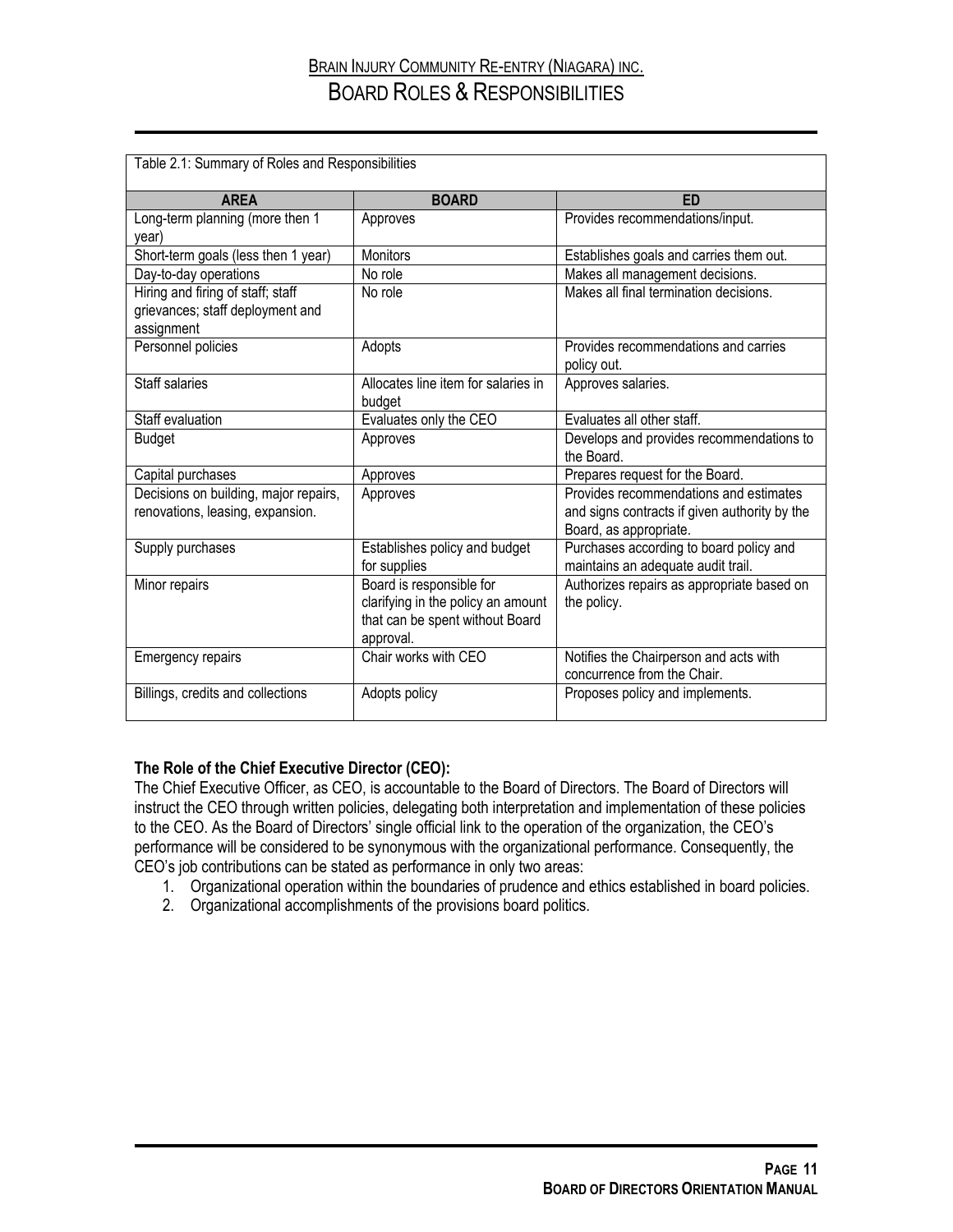**Terms of Office 2014 - 2015**

| <b>OFFICERS</b>                                               | <b>TERMS</b>    | <b>START DATE OF POSITION</b> | <b>POSITION TERM REVIEW</b> |
|---------------------------------------------------------------|-----------------|-------------------------------|-----------------------------|
| Nick Ostryhon<br>President                                    |                 | <b>June 2003</b>              | 2016                        |
| $\gamma$<br><b>Vice-President</b><br>$\overline{\phantom{a}}$ | 1st             | ?                             | ?                           |
| Doug Kane<br>Treasurer                                        | 1 <sup>st</sup> | September 2015                | 2017                        |
| $\gamma$<br>Secretary                                         | 1 <sup>st</sup> | ?                             | ?                           |

| <b>DIRECTORS</b>        | <b>TERMS</b>    | <b>START DATE BOARD</b><br><b>MEMBERSHIP</b> | <b>RENEWAL OF TERM</b>               |
|-------------------------|-----------------|----------------------------------------------|--------------------------------------|
| Nick Ostryhon           |                 | April 1988                                   | Lifetime Member                      |
| David Shapiro           | 1 <sup>st</sup> | May 2014 (extended)                          | 1 <sup>st</sup> term completion 2017 |
| Doug Kane               | 3 <sub>rd</sub> | October 2008                                 | 3rd term completion 2017             |
| Patricia McNabb         | 1 <sup>st</sup> | Sept 2016                                    | 1 <sup>st</sup> term completion 2019 |
| <b>Christine Reeves</b> | 1 <sup>st</sup> | Sept 2016                                    | 1 <sup>st</sup> term completion 2019 |
| Luc Savoie              | 1 <sup>st</sup> | June 2015 (extended)                         | 1 <sup>st</sup> term completion 2018 |
| Dr. Tricia Pailing      | 1 <sup>st</sup> | September 2015                               | 1 <sup>st</sup> term completion 2018 |
| Jackie Lynch            | 2 <sub>nd</sub> | <b>June 2012</b>                             | 2 <sup>nd</sup> term completion 2018 |
| <b>Sharon Cochrane</b>  | 2 <sub>nd</sub> | <b>June 2012</b>                             | 2 <sup>nd</sup> term completion 2018 |
| <b>Brian Minard</b>     | 2 <sub>nd</sub> | <b>June 2012</b>                             | 2 <sup>nd</sup> term completion 2018 |
|                         |                 |                                              |                                      |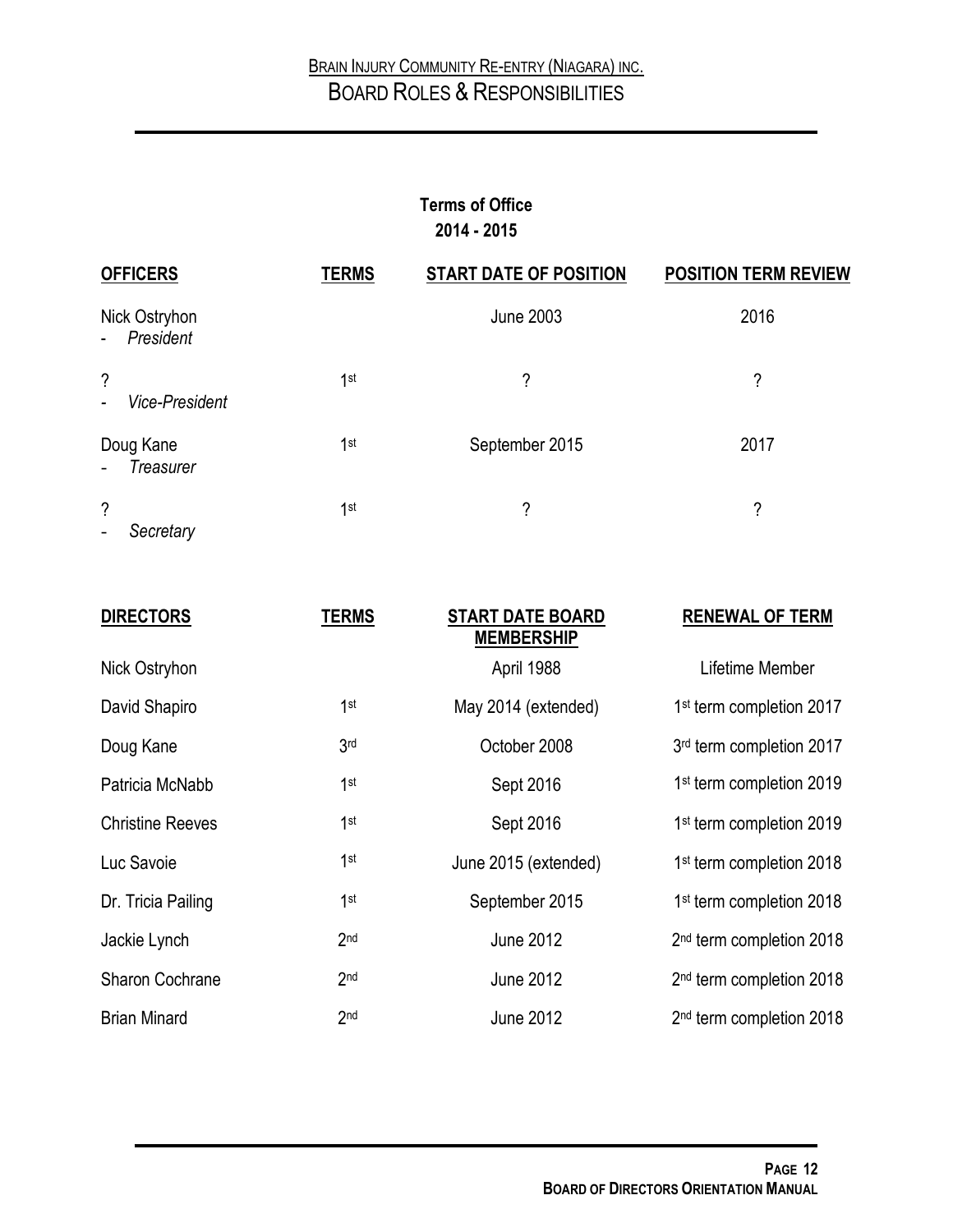## **BRAIN INJURY COMMUNITY RE-ENTRY (NIAGARA) INC.** BOARD ROLES & RESPONSIBILITIES

| <b>NAME &amp; POSITION</b> |
|----------------------------|
| Nick Ostryhon              |
| President                  |
|                            |
|                            |
| David Shapiro              |
| Director                   |
|                            |
|                            |
| Patricia Mcnabb            |
| Director                   |
|                            |
|                            |
| <b>Christine Reeves</b>    |
| Director                   |
|                            |
|                            |
| Luc Savoie                 |
| Director                   |
|                            |
|                            |
| Dr. Tricia Pailing         |
| Director                   |
|                            |
|                            |
| Doug Kane                  |
| Treasurer                  |
|                            |
|                            |
| Sharon Cochrane            |
| Director                   |
|                            |
|                            |
| Jackie Lynch               |
| Director                   |
|                            |
|                            |
| <b>Brian Minard</b>        |
| Director                   |
|                            |
|                            |

| <b>EXECUTIVE DIRECTOR'S CONTACT INFORMATION</b> |                                                                       |                          |                 |
|-------------------------------------------------|-----------------------------------------------------------------------|--------------------------|-----------------|
| Frank Greco<br><b>Chief Executive Officer</b>   | 261 Martindale Road<br>Units 12 & 13<br>St. Catharines, ON<br>L2W 1A1 | 905-687-6788<br>ext. 624 | fgreco@bicr.org |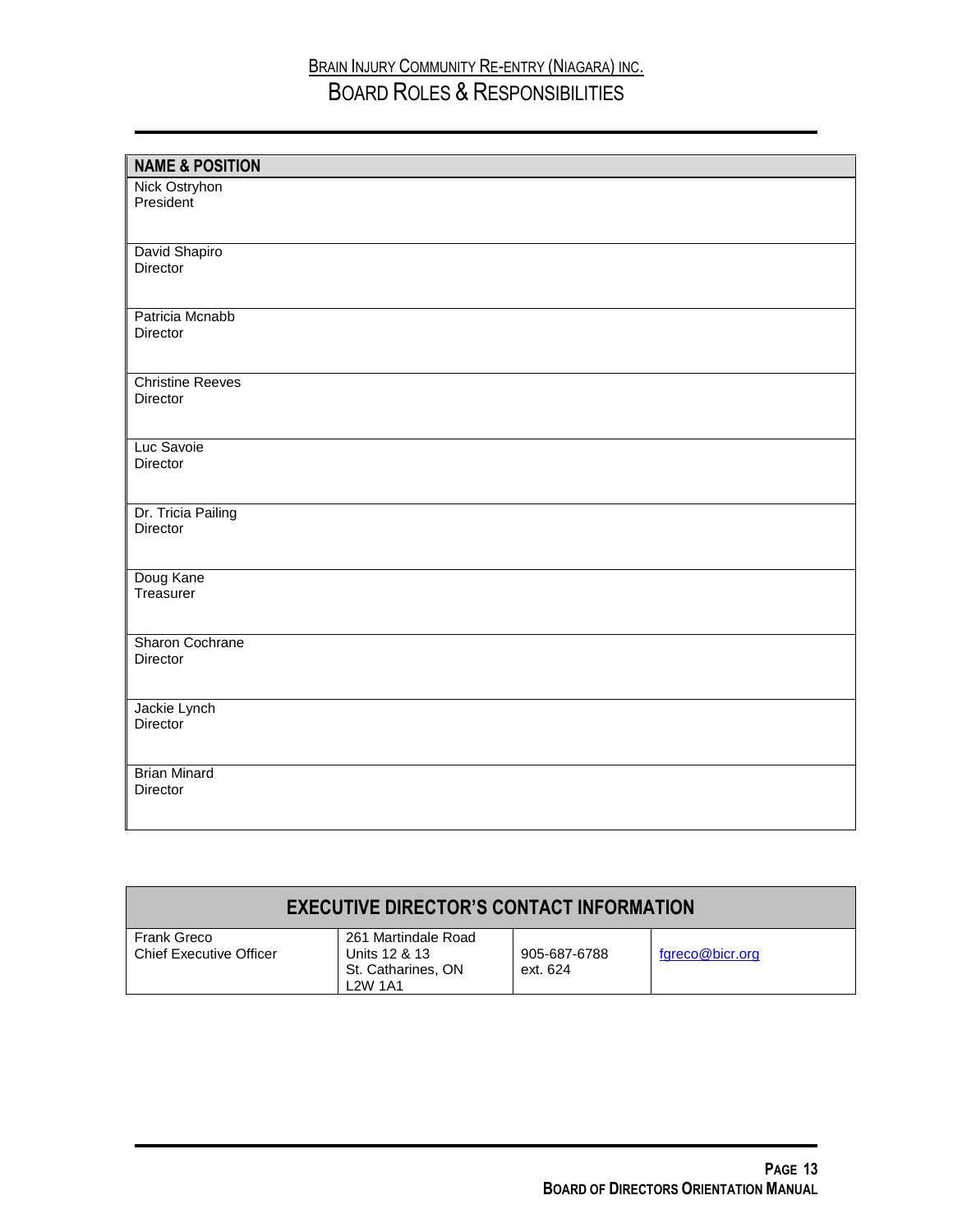## **POSITION DESCRIPTION OF BOARD OFFICIALS**

## **PRESIDENT**

The position of President is a key office for the Board of Directors. The following duties are essential to the role and responsibility of this Board position:

- **Establish the agenda for all Board meetings**
- Chair all Board meetings
- **Register as a signing officer for BICR**
- **Prepare and present the President's report at each Annual General Meeting**
- Review agreements/contracts with the Ministry of Health, lease agreements, and other major capital purchases such as the acquisition of property
- **EXECONTRIBUTE:** Contribute articles to the semi-annual Brainwaves newsletter
- **Participate in written and verbal correspondence with various government bodies including funders,** and politicians
- **Participate in the accreditation process in consultation with the full Board of Directors**
- Assist in the evaluation process and wage review of the Executive Director as part of a Board task group
- **Participate in the agency's strategic planning process in consultation with the full Board of Directors.**
- **Sign certificates of acknowledgement or awards for staff or other parties**
- **Perform all other duties as assigned by the Board of Directors**

The areas identified below are recommended, however not an essential responsibility of the President:

- Attend Open House events, receptions, ribbon cutting ceremonies, and other public relations events as requested
- Be available to sign cheques issued for operational expenses

## **VICE PRESIDENT**

The position of Vice-President is a key office for the Board of Directors. The following duties are essential to the role and responsibility of this Board position:

- **Perform the duties of the President in his/her absence**
- Upon request, assist the President with his/her role
- **Perform all other duties as assigned by the Board of Directors**

## **TREASURER**

The position of Treasurer is a key office for the Board of Directors. The following duties are essential to the role and responsibility of this Board position:

- Review the monthly financial reports prior to each Board meeting and present a motion to the full Board of Directors to approve the financial information as written
- Review the annual financial audit and report prior to the Annual General Meeting and present the annual financial report at the Annual General Meeting with a motion to the full Board of Directors to approve the annual financial report as written
- Review the Management Letter arising from the agency's financial audit and present this information at a general Board meeting for consideration
- **Perform all other duties as assigned by the Board of Directors**

## **SECRETARY**

The position of Secretary is a key office for the Board of Directors. The Secretary is required to:

**Perform all other duties as assigned by the Board of Directors**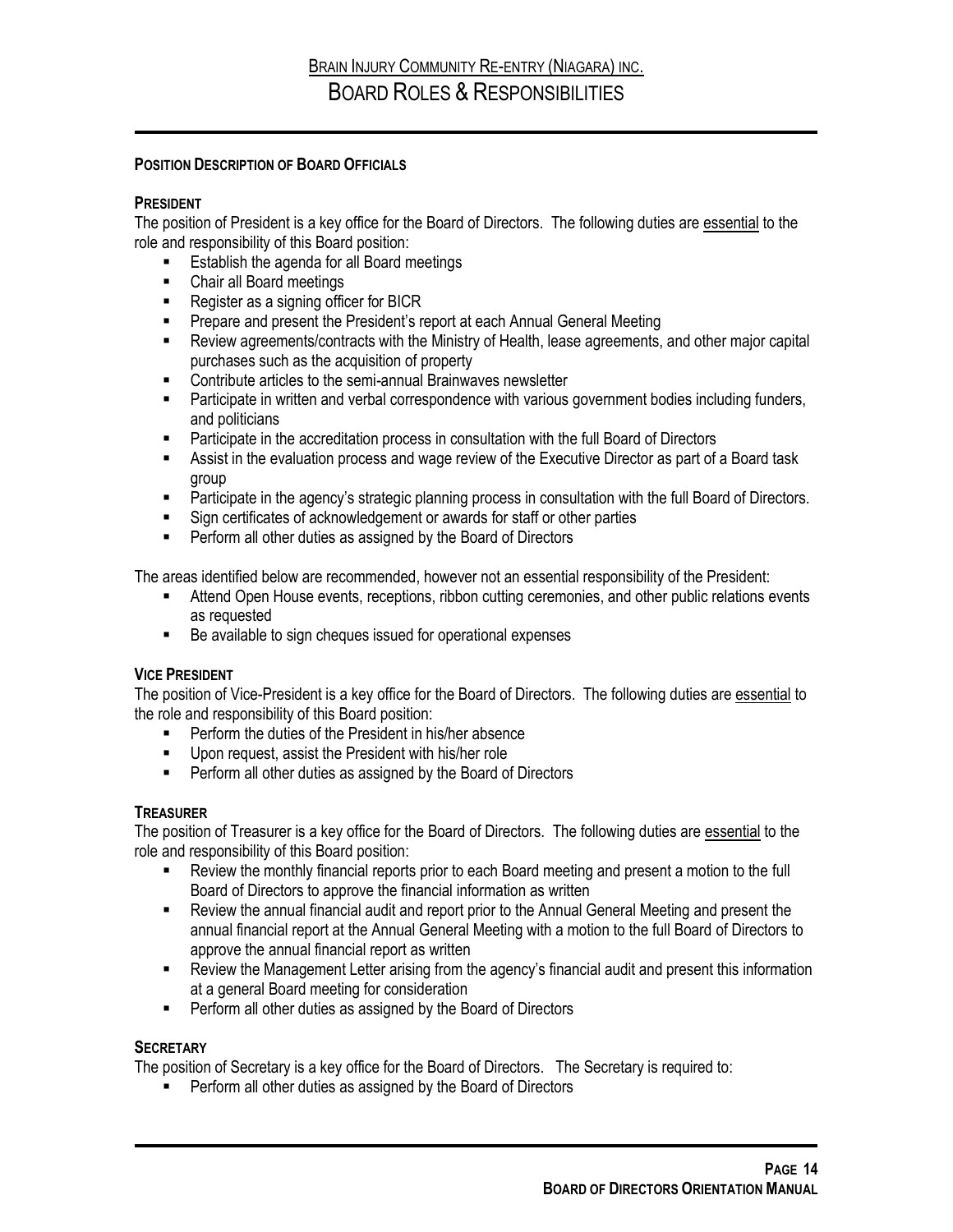## **AMENDMENTS TO BY-LAWS: 1 (f), 4.01, 4.03, 4.05, 4.09, 7.04**

1(f) BICR will make services and literature available in French through a French-speaking staff for its francophone clientele.

4.01 The affairs of the Corporation shall be managed by a Board composed of no more than fifteen (15) elected directors who operate under a Governance Model.

4.03 (d) Board and Committee representation will reflect the French-speaking community within the Niagara Region. A minimum of one French-speaking member will be recruited for the Board consisting of less than 10 members and a minimum of two French-speaking members for a Board consisting of 10 members or more will be maintained at all times.

7.04 No business may be transacted by the Executive Committee except at a meeting of its members at which a quorum of the Executive Committee is present and subject always to the Governance model adopted by the Board.

**REPEAL BY-LAWS** 4.05, #4.09, (original by-laws) and substitute with new by-laws #4.05, #4.09, enacted in February 1998 as follows:

#4.05 Removal of Directors: A director may be removed from the Board by a 2/3 (two-thirds) vote of other Directors. A director will be removed from his/her office if chronic absenteeism is evident. Chronic absenteeism is defined as three consecutive meetings missed without just cause or written notice.

#4.09 Regular Meetings: The Board will have agreement on a regular day, time, and place to conduct business related to the Corporation, usually on a monthly basis. All Directors and Officers of the Board are required to give notice if they are unable to attend a Board Meeting. Three consecutive meetings missed without just cause or written notice will result in termination of office.

New By-law passed in February 1998:

#4.16 Conflict of Interest: All Officers and Directors of the Corporation will be required to sign, on an annual basis, a declaration indicating their position with respect to the Conflict of Interest policies of the Corporation. Any perceived or actual conflict of interest by an Officer or Director of the Corporation will be addressed at a meeting of the Board with a resolution made to this perceived or actual conflict.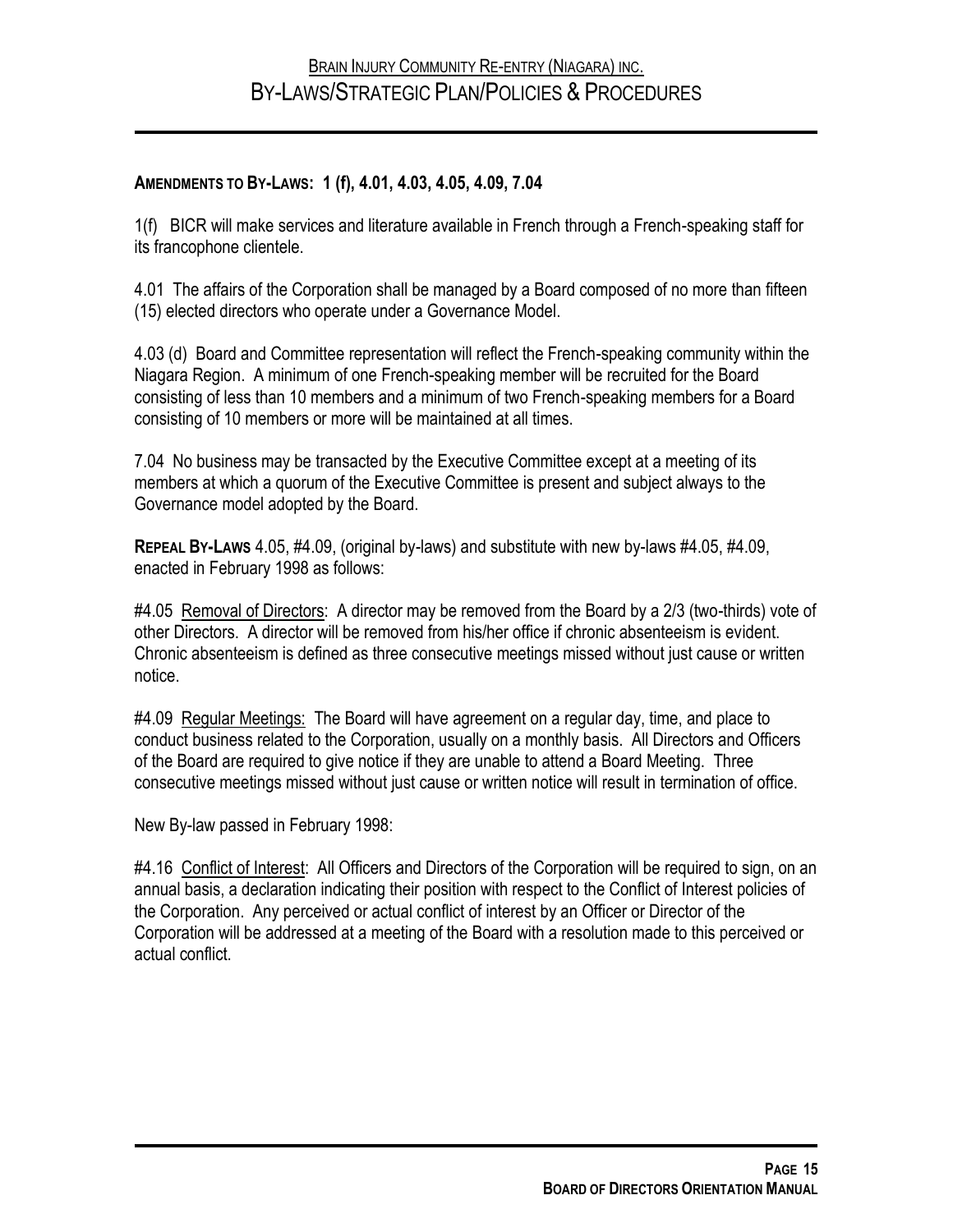## **STRATEGIC PLANNING**

## SETTING STRATEGIC DIRECTIONS FOR 2013–2017

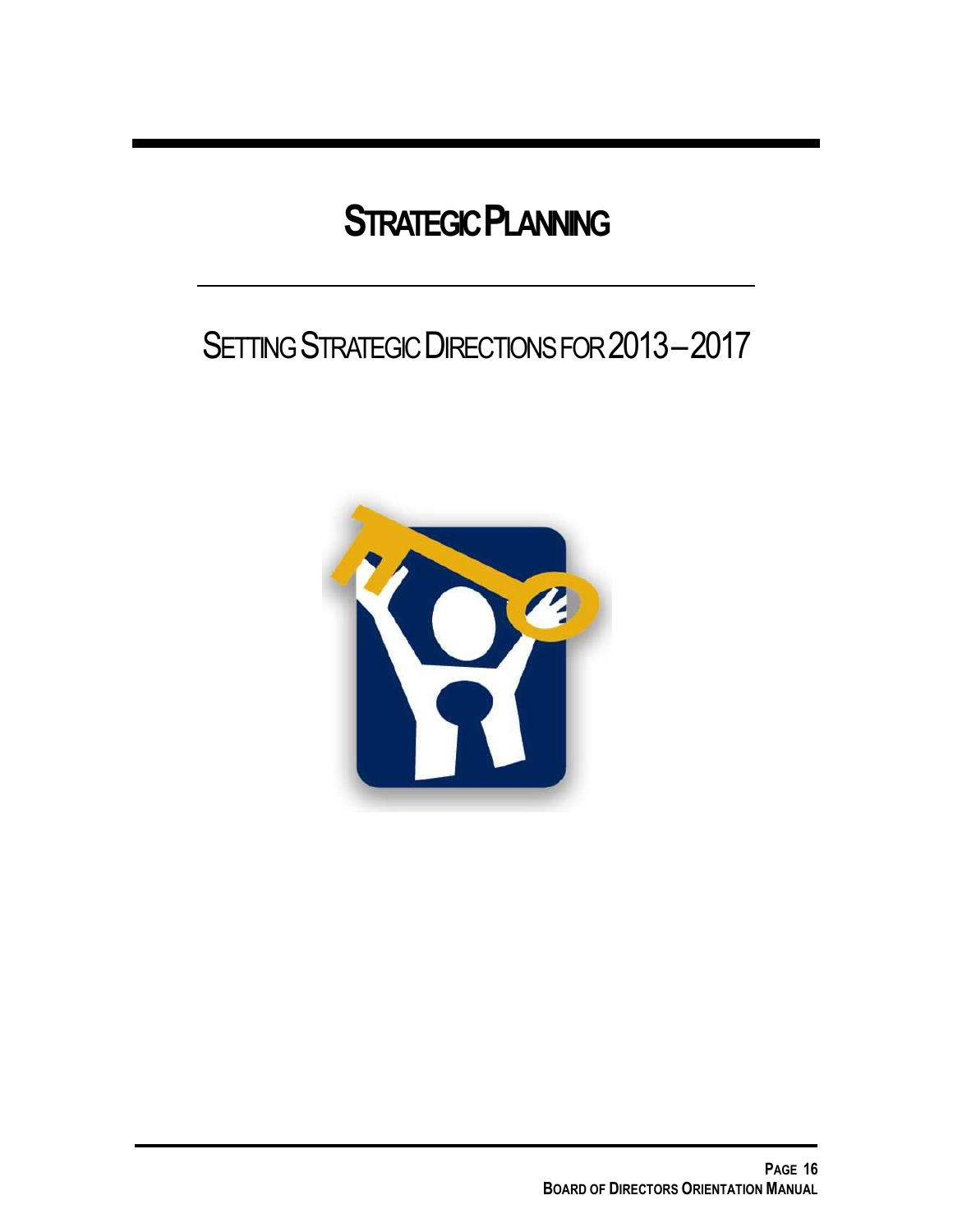## BRAIN INJURY COMMUNITY RE-ENTRY (NIAGARA) INC. BY-LAWS/STRATEGIC PLAN/POLICIES & PROCEDURES

## **OVERVIEW**

The strategic plan of Brain Injury Community Re-entry (BICR) is reviewed and redefined every three years. Initially an Open Space Forum is held. BICR participants, their families, employees, Board members and interested individuals from the community and partner organizations determine key directions.

It is the responsibility of the Board and the CEO to prioritize the key directions and determine the Strategic Plans for an upcoming three year period.

The Strategic Directions for 2004-2007 were:

- Aging Population
- **Transportation**
- **Acute Hospital Setting Education**
- **The Role of the Board of Directors**
- **Public Relations**

The redefined 2007-2010 Strategic Directions were:

- Patient Safety
- New Initiatives
- Quality of Lifestyles
- **-** Linkages with Community Partners

The Strategic Directions for 2010-2013 are:

- Participant Safety
- **-** Drop in Centre
- **Service Expansion**
- **Aging Caregivers**
- **-** Communication and Technology

The Strategic Directions for 2013-2017 are:

- Participant Safety: BICR will provide support and leadership and create a culture of safety within the organization to individuals living with the effects of an acquired brain injury.
- Participant Prospective: BICR will prioritize services to meet the needs of participants with an ABI. The organization will continue to explore: aging at home initiatives, expansion opportunities and input via participant surveys to ensure the proper services will be provided at the right time.
- **•** Partnerships: BICR will continue to nurture existing community partnerships while examining opportunity for further collaboration with other agencies. This will expand the ability and opportunities for participant options as well as staff education.
- Effective Organization: BICR remains committed to be an employer of choice focusing on employee safety and engagement, technology improvements and fiscal responsibility that will provide participant centered services.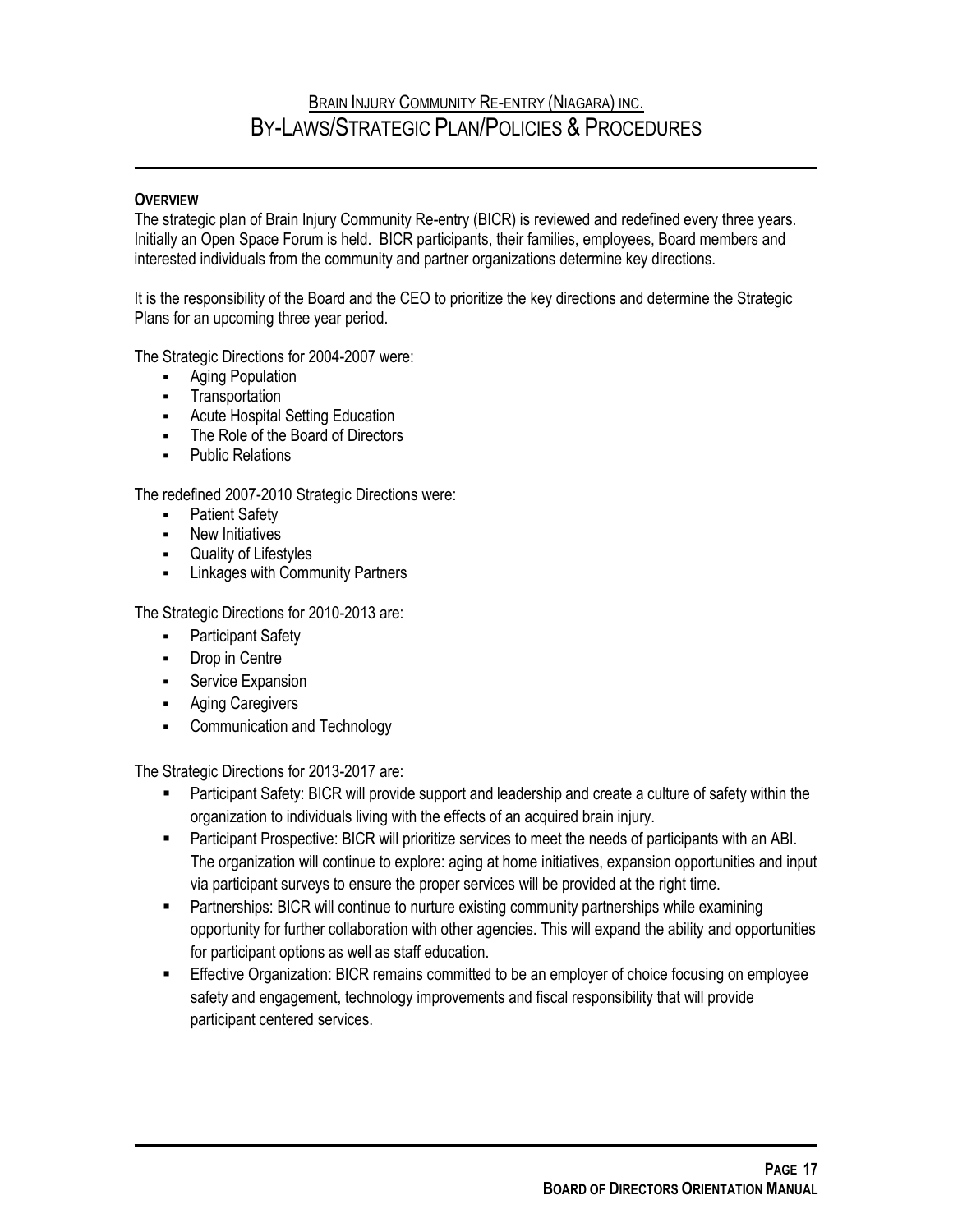## **RESERVE FUND – RETENTION & FUTURE DIRECTION**

- **The Board of Directors will establish on an annual basis, a minimum amount of funds to be** retained in the Reserve Fund.
- **The CEO will obtain approval from the Board of Directors when funds are required from or** transferred to the Reserve Fund based on the financial plan.
- The Board of Directors will advise the CEO and approve the allocation of the Reserve Funds on an annual basis inclusive of any surplus funds.

Approved by the Board of Directors **Date Approved & Revised**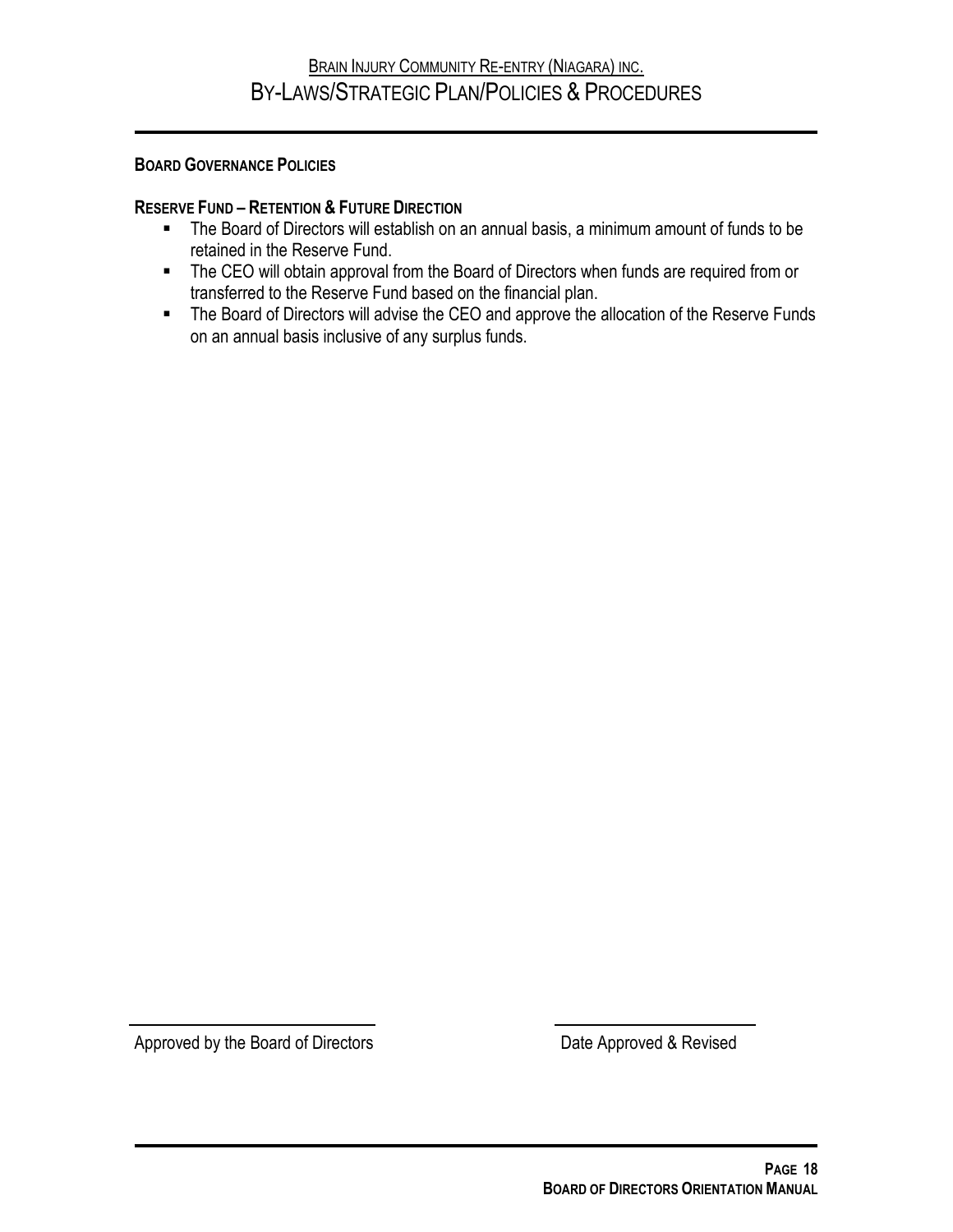## **DISSOLUTION OF THE AGENCY**

- The Board of Directors and all stakeholders of BICR will advocate for the continuation of the organization as a service provider before the dissolving of the corporation.
- The Board of Directors and the CEO will collectively develop a critical path, plan, and process to facilitate the dissolution of the organization.
- The CEO will implement the approved plan towards the dissolution of the organization.
- The Board of Directors and the CEO will secure legal advice regarding their legal role and responsibilities prior to dissolving the corporation.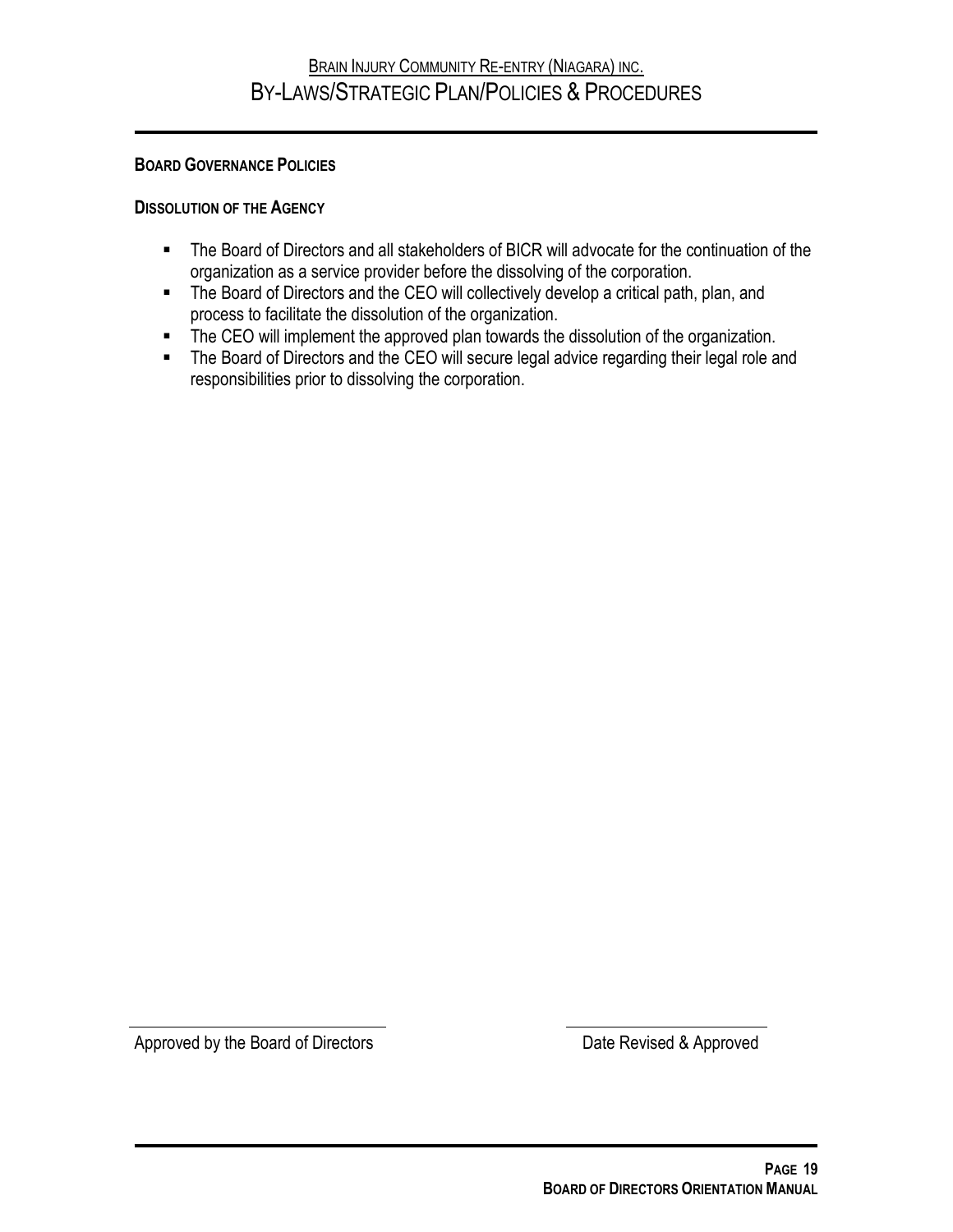## **EVALUATING THE EFFECTIVENESS OF THE MANAGEMENT OF THE ORGANIZATION'S FUNDS**

- The CEO will continually monitor and evaluate the effectiveness of managing the organization's finances through monthly reports provided by the Director of Finance, quarterly financial and statistical reports compared to planned levels of service, and annual financial audits performed by the approved accounting firm.
- **The Board of Directors will establish performance indicators to continually evaluate the** effectiveness of the financial management of organizational funds. The indicators that may be utilized for evaluation are cash flow, operating variances compared to the budget, absence of year-end deficits, adequate funds in the Reserve Fund, reports from the Ministry of Health, and other external consultants and auditors.
- The CEO will report on a monthly basis to the Board of Directors, variances that occur based on the established standards for effective financial management of the organization's funds.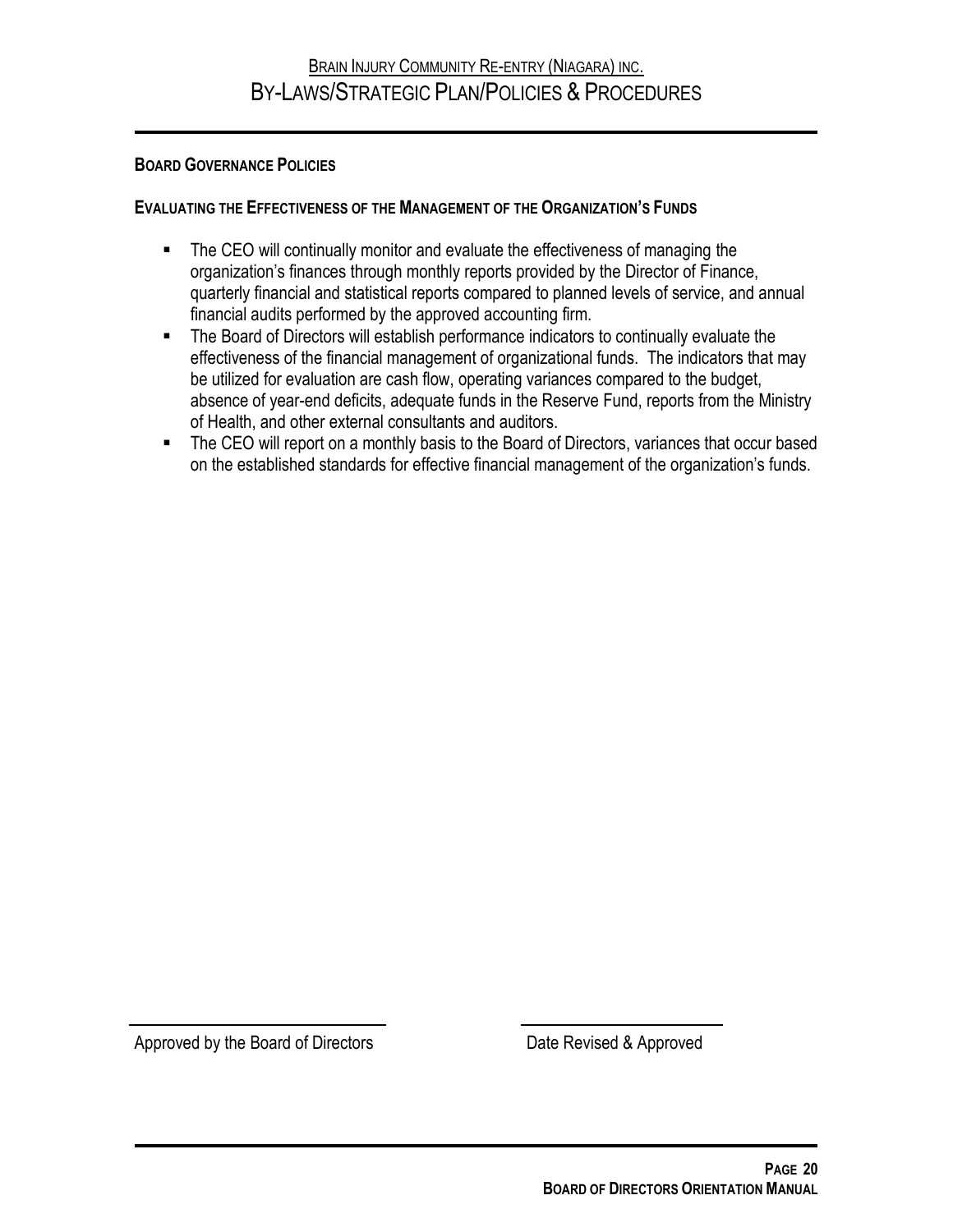## **CONSUMER NEEDS AS PRIORITY IN HOW REVENUE IS SPENT**

- The CEO will insure that a benchmark of eighty percent of all operating revenues are allocated towards the delivery of direct services to the consumers.
- The CEO will insure that the requests for additional funding reflect the demands for service as indicated from the approved wait list of applicants.
- The CEO will inform the Board of Directors on a monthly basis and the Ministry of Health on an ongoing basis of individuals awaiting service and the need for additional operating revenues required to meet these service needs.